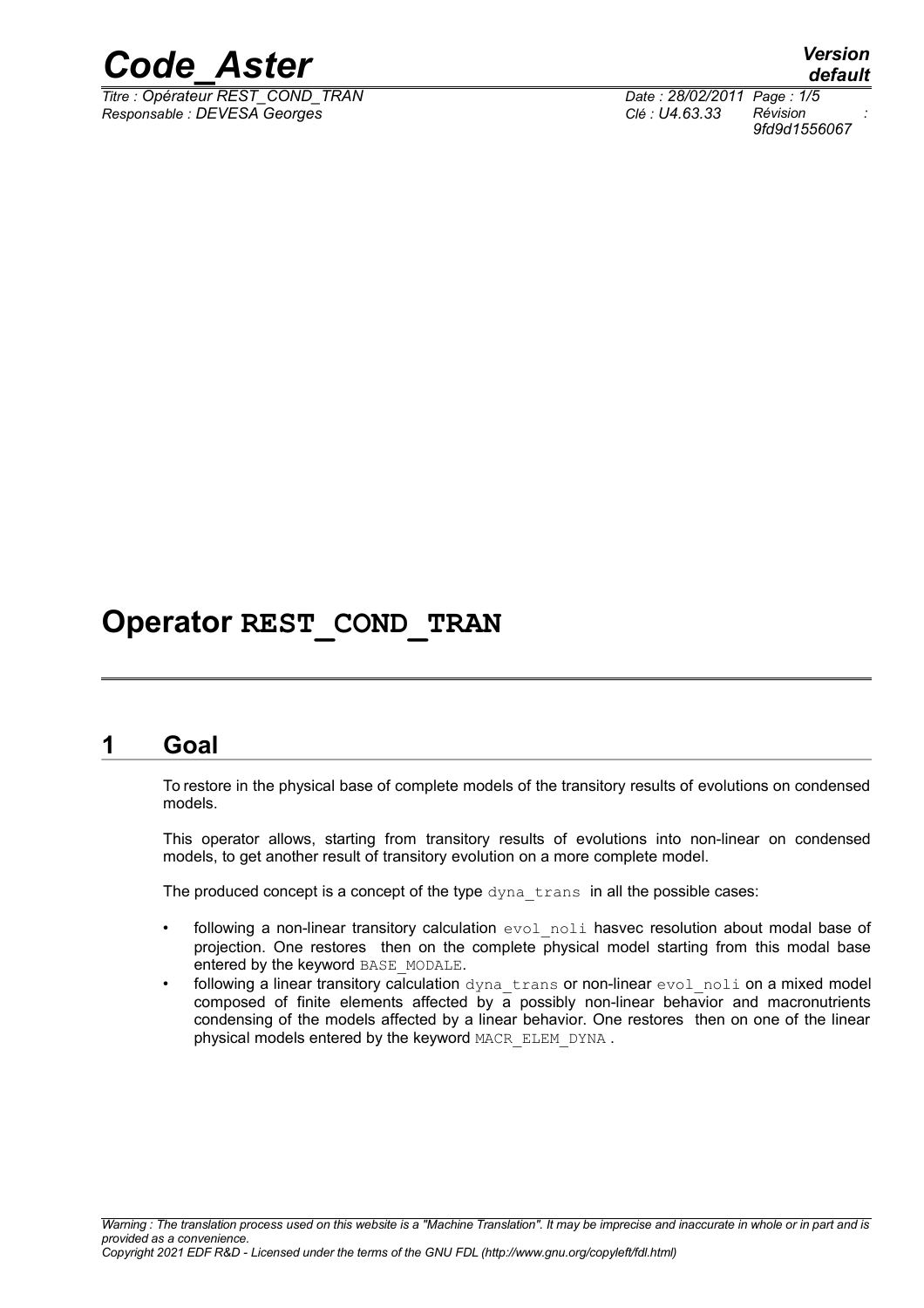*Titre : Opérateur REST\_COND\_TRAN Date : 28/02/2011 Page : 2/5 Responsable : DEVESA Georges Clé : U4.63.33 Révision :*

)

# **2 Syntax**

| resphy = REST COND TRAN | [dyna trans]<br>[evol noli]                                                                                                                                                        |                                  |
|-------------------------|------------------------------------------------------------------------------------------------------------------------------------------------------------------------------------|----------------------------------|
| ♦<br>$\left($           | $reuse = resphy,$                                                                                                                                                                  | [dyna trans]<br>[evol noli]      |
| ٠                       | $RESULT = evol,$                                                                                                                                                                   | [dyna trans]<br>[evol noli]      |
| ♦                       | $RESU$ FINAL = resphy                                                                                                                                                              | [dyna trans]<br>[evol noli]      |
|                         | BASE MODALE $=$ bamo,<br>$\prime$<br>TYPE RESU = $ $ 'EVOL NOLI',<br>♦<br>'DYNA TRANS',                                                                                            | [mode meca]<br>[DEFECT]          |
|                         | ♦<br>CHAM MATER = $chmat$ ,<br>CARA ELEM = $carc,$<br>♦                                                                                                                            | [cham mater]<br>[cara elem]      |
|                         | $\prime$<br>MACR ELEM DYNA = $mael$ ,                                                                                                                                              | [macr elem dyna]                 |
|                         | ♦<br>$\sqrt{2}$<br>TOUT ORDRE = $'YES'$ ,<br>$\prime$<br>NUME ORDRE $=$ num,<br>TOUT INST = $'YES'$ ,<br>$\prime$<br>$\prime$<br>LIST $INST = list,$<br>$\prime$<br>$INST = inst,$ | $[1 1]$<br>[liststr8]<br>$[1 R]$ |
|                         | ♦<br>$\sqrt{2}$<br>TOUT CHAM = $'YES'$ ,<br>NOM CHAM = $ $ 'DEPL',<br>$\prime$<br>'QUICKLY',<br>$'$ ACCE $'$ ,                                                                     | $[DEFECT]$ ,                     |
|                         | ♦<br>$Interpol = / 'FLAX',$<br>$'NOT'$ ,                                                                                                                                           | [DEFECT]                         |
|                         | ♦<br>CRITERION = $/$ 'ABSOLUTE',<br>'RELATIVE,<br>$\sqrt{2}$                                                                                                                       | [DEFECT]                         |
|                         | ♦<br>PRECISION = $/$ prec,<br>$1.E-06,$                                                                                                                                            | [R]<br>[DEFECT]                  |

*9fd9d1556067*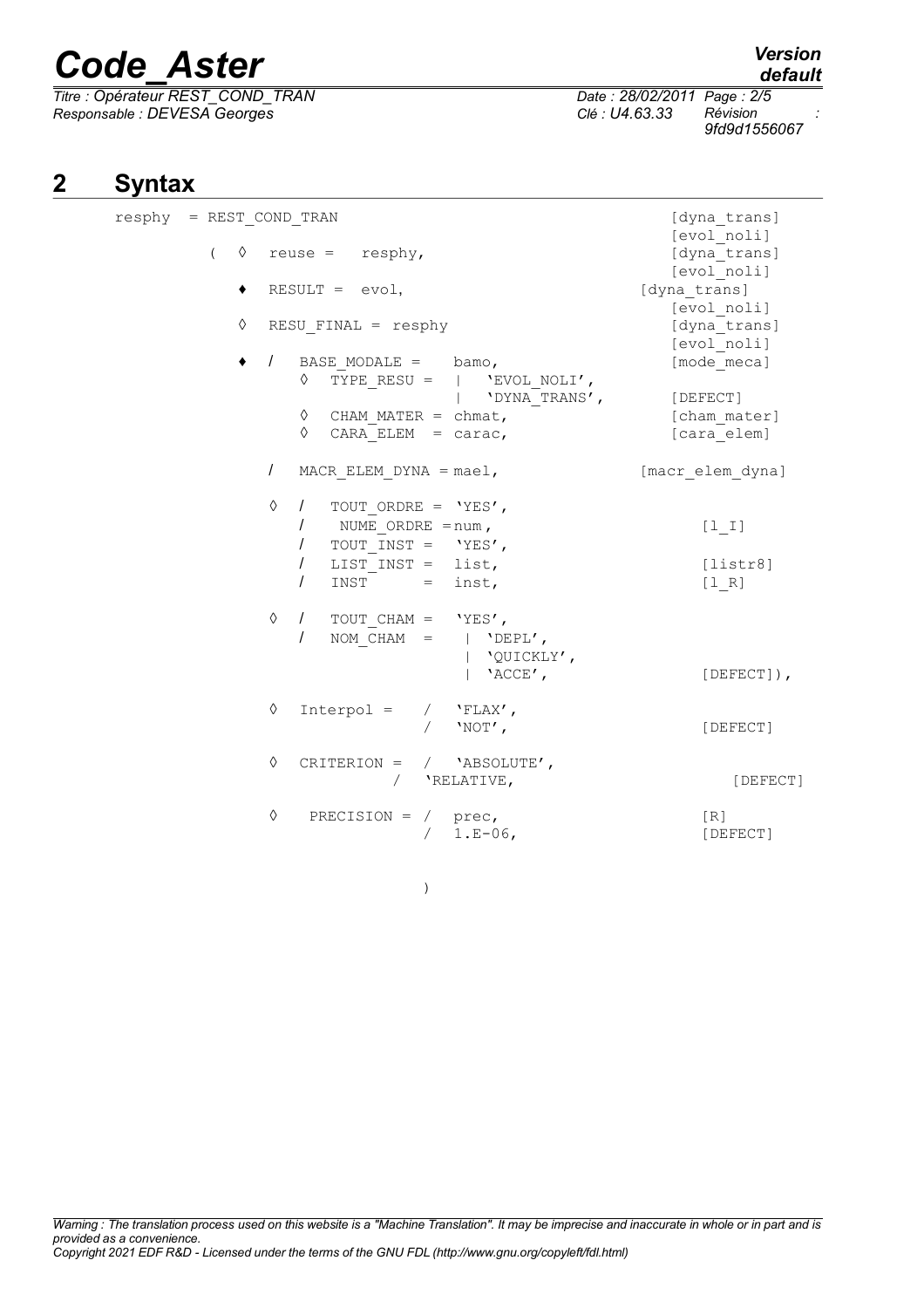*Titre : Opérateur REST\_COND\_TRAN Date : 28/02/2011 Page : 3/5 Responsable : DEVESA Georges Clé : U4.63.33 Révision :*

*9fd9d1556067*

# **3 Operands**

#### **3.1 Operand RESULT**

 $RESULT = evol$ Result of transitory evolution into non-linear on models with modal condensation allowing to get another result of transitory evolution on a more complete model. Product of a calculation carried out by DYNA LINE TRAN or DYNA NON LINE.

# **3.2 Operand RESU\_FINAL**

◊ RESU\_FINAL = resphy If this operand is indicated, the evolution of the transitory result of evolution on the complete model can be supplemented by the moments of the concept entered by the operand RESULT and the concept result is then D-entering.

# **3.3 Operands BASE\_MODALE/MACR\_ELEM\_DYNA**

#### / BASE MODALE

Concept of the type mode meca containing a base of modes of projection for the resolution of a non-linear transitory calculation evol noli with the keyword PROJ MODAL in DYNA NON LINE. One restores then on the complete physical model starting from this modal base entered here by this keyword. An example of restitution of a result dyna trans is given in test SDNV107A. One can also supplement the result restored on the complete model in order to get a result of the type  $evolnoli$  : an example is given in test SDNV107C.

#### / MACR\_ELEM\_DYNA

This keyword makes it possible to introduce the name of a dynamic macronutrient calculated on part of model on which one will carry out the restitution on physical basis. Its data is necessary when this macronutrient is used as super-mesh of substructures defined by the keyword AFFE SOUS STRUC in the mixed model, also including classical finite elements, on which one calculated the linear evolution or non-linear entry behind the keyword RESULT. An example is given in tests MISS06B (non-linear) and MISS06C (linear iterative).

# **3.4 Operands TYPE\_RESU / CHAM\_MATER/CARA\_ELEM**

If the operand BASE\_MODALE is well informed, it is possible to supplement the result restored on the complete model in order to get a result of the type  $evol$   $noli$ . It is then necessary to specify TYPE\_RESU=' EVOL\_NOLI'. To calculate the fields 'SIEF\_ELGA' and 'VARI\_ELGA' on the part of condensed model linear, it is then necessary to specify the concepts indicated by the operands CHAM MATER and CARA ELEM if they exist for the complete model.

# **3.5 Operands TOUT\_ORDRE/NUME\_ORDRE/TOUT\_INST/LIST\_INST/INST**

◊ / TOUT\_ORDRE = 'YES'

To restore on all the orders of the concept evol.

/ NUME\_ORDRE = num

List of entireties containing the numbers of the orders on which the restitution takes place.

TOUT INST = 'YES'

*Warning : The translation process used on this website is a "Machine Translation". It may be imprecise and inaccurate in whole or in part and is provided as a convenience.*

*Copyright 2021 EDF R&D - Licensed under the terms of the GNU FDL (http://www.gnu.org/copyleft/fdl.html)*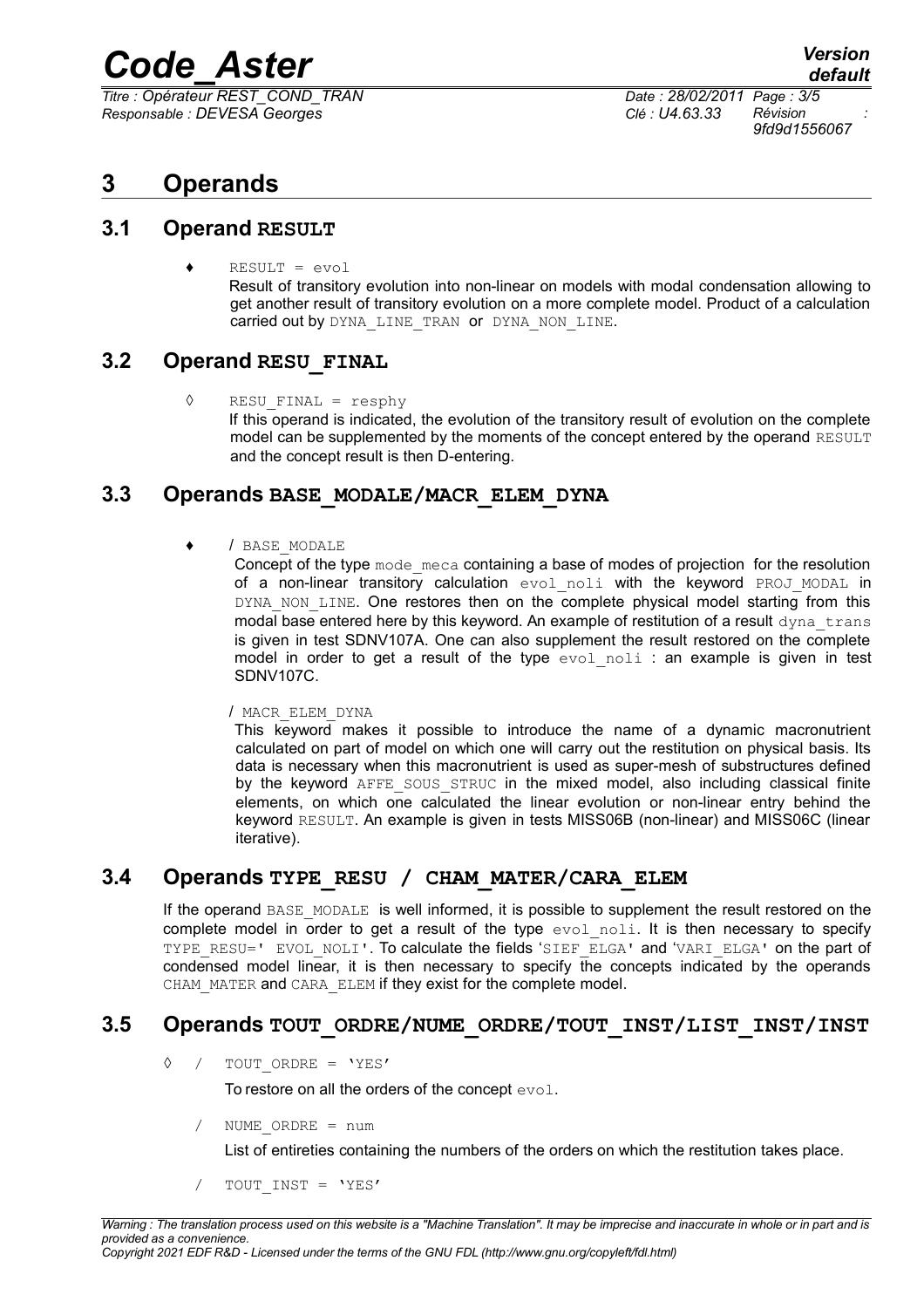*Titre : Opérateur REST\_COND\_TRAN Date : 28/02/2011 Page : 4/5 Responsable : DEVESA Georges Clé : U4.63.33 Révision :*

*default 9fd9d1556067*

If one wishes to restore over every moment contained in the result evol.

#### / LIST\_INST = list

List of real crescents of the type listr8 containing the moments for which one wishes to carry out the restitution.

#### / INST = inst

List of real containing the moments over which the restitution takes place.

For a transitory calculation, one checks that the moments requested by the option LIST INST are well in the field of definition of result evol.

The results at one unspecified moment can be obtained by linear interpolation between the two moments results of calculation actually contained by result evol.